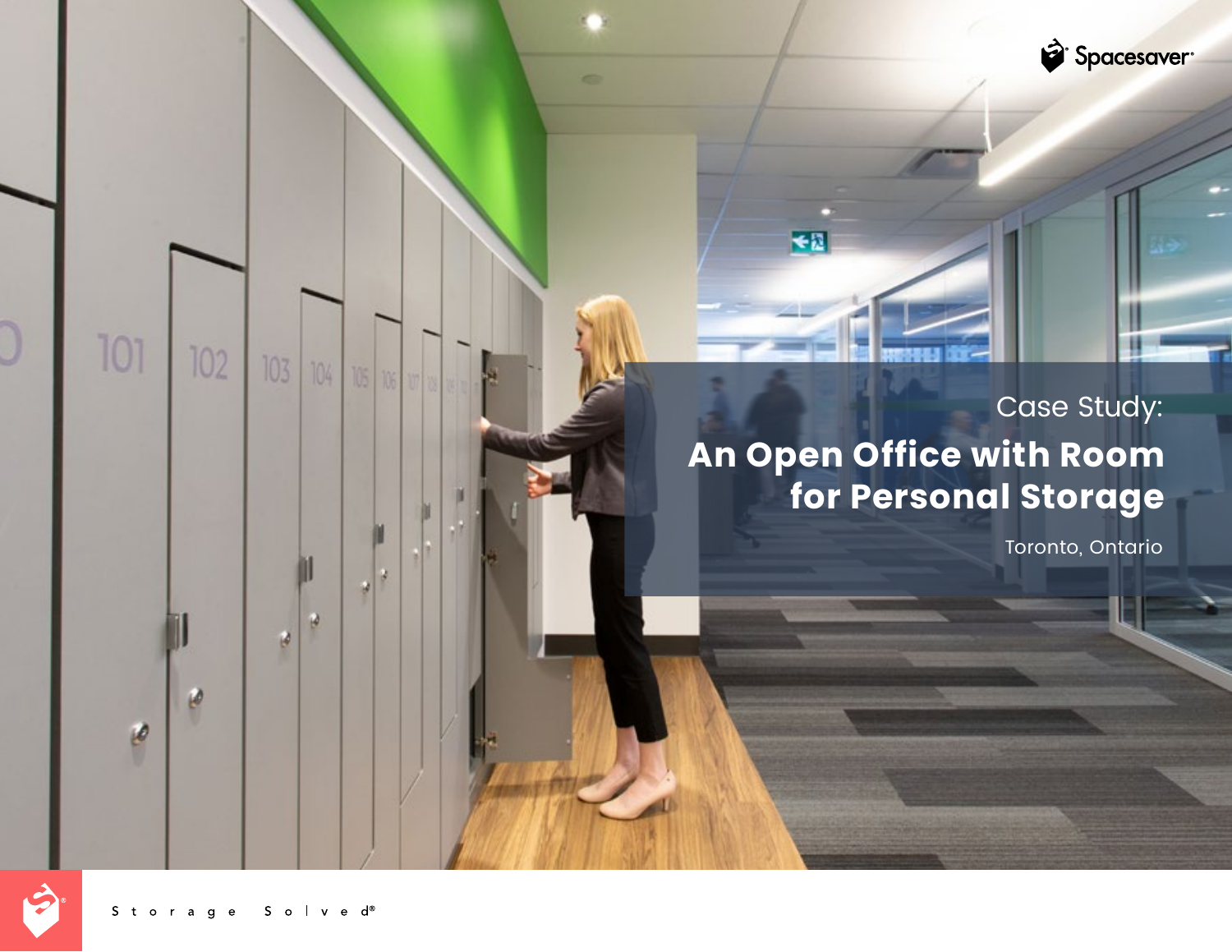

### **A New Approach for a Traditional Office**

The leadership team of Maple Leaf Sports and Entertainment, the parent company of the Toronto Maple Leafs, the Toronto Raptors, and other sports teams and a variety of entertainment venues, wanted to remodel their headquarters to reflect a fresh and modern approach.

They wanted the new office spaces to be bright and inspiring, taking advantage of natural light and city views throughout the headquarters' multiple floors. They also wanted to create comfortable work spaces for every employee, even though expanding the office's footprint wasn't an option in the densely populated downtown area.

The interior design team removed outmoded cubicles and most private offices to bring in light and open up views, and they designed collaborative work areas, benching systems, and glass-walled conference rooms.

The new design approach meant that everyone would be able to enjoy a brighter, more open workplace, but it also presented a challenge: personal space would be more limited, and employees would need storage for coats, boots, and other belongings.

#### **Personal Storage in an Open Environment**

The design team knew that the "open office" strategy would create a more modern and appealing work environment, but it would also reduce personal storage space for employees. The designers approached the local Spacesaver consultant for help: they were wondering if Spacesaver could design lockers that would store coats, winter boots, and other personal belongings in corridors located on each floor. In addition to optimizing space, the lockers needed to be sleek and streamlined to complement the offices' modern aesthetic.



"The client was looking for a sleek, cohesive look for their lockers. They did not want the typical 'school' metal locker look."

- *Interior Designer*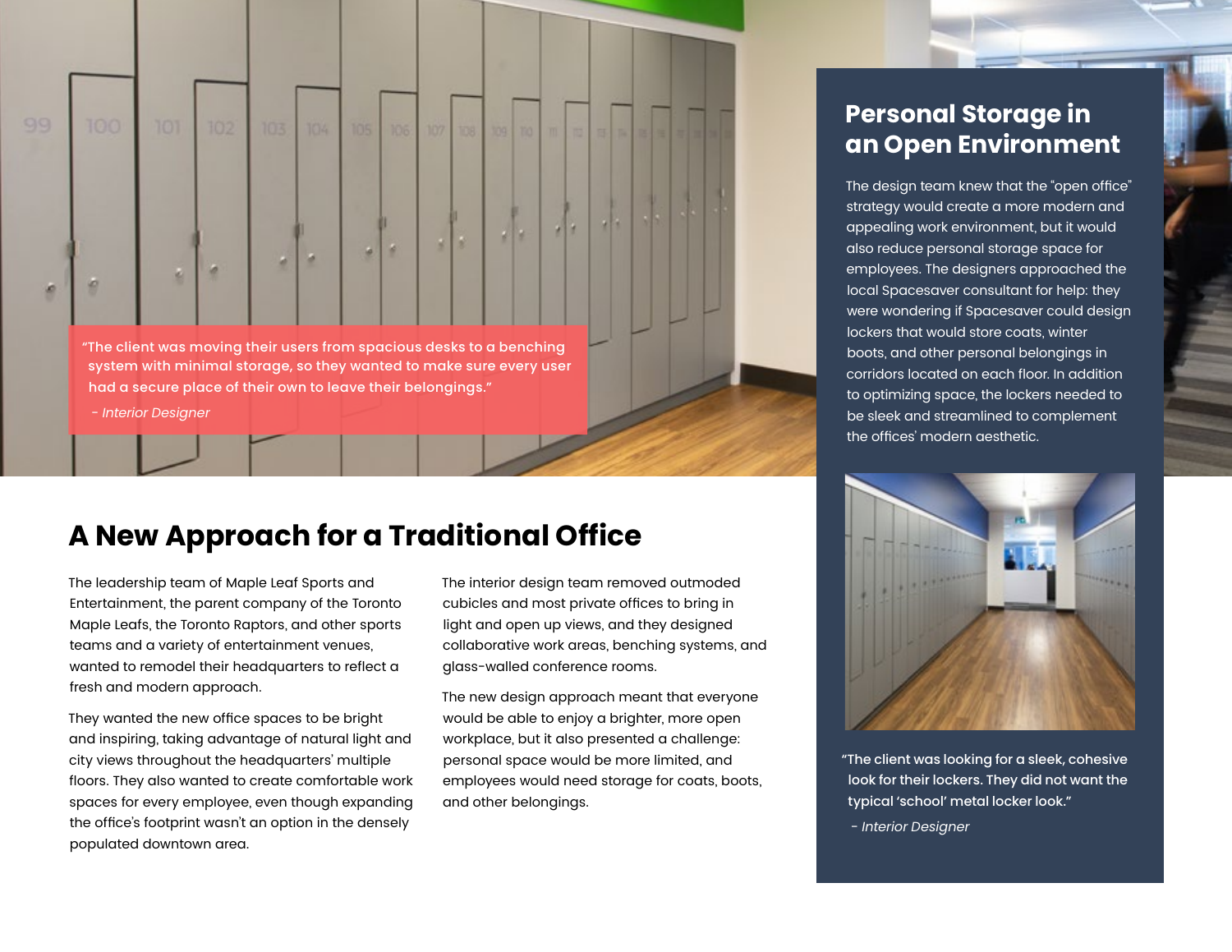#### **A Creative Way to Optimize Space**

The local consultant worked with the designers and Spacesaver's engineering team, and together they modified Spacesaver's Day Use Locker design to develop the concept of "Z Lockers."

These lockers optimize space by providing full-width compartments for storing shoes or gym bags at the top and bottom of each pair of lockers, along with half-width compartments for storing a coat or jacket. They're conveniently located in corridors adjacent to work areas.

The lockers provide convenient storage, make the best use of limited space, and enhance the look of the new offices. The designers wanted the lockers to help unify the building's multiple floors, each of which featured a different accent color. They chose high-pressure laminate for the over-frame doors and they specified blue-grey, which would coordinate with all the accent colors and help provide continuity throughout the headquarters facility. To coordinate with the laminate, the interiors and bases were powder-coat painted to match.

"Spacesaver provided us with a variety of laminates to choose from that suited our aesthetic. They also provided drawings that suited the client's exact request."

 *- Interior Designer*

 $54$ 

**Let** 

ø



- 69" tall Z Lockers
- HPL (high-pressure laminate) in blue-grey
- Key locks (no batteries required)
- Door pulls
- 4" recessed base

Contact Spacesaver for more design options.